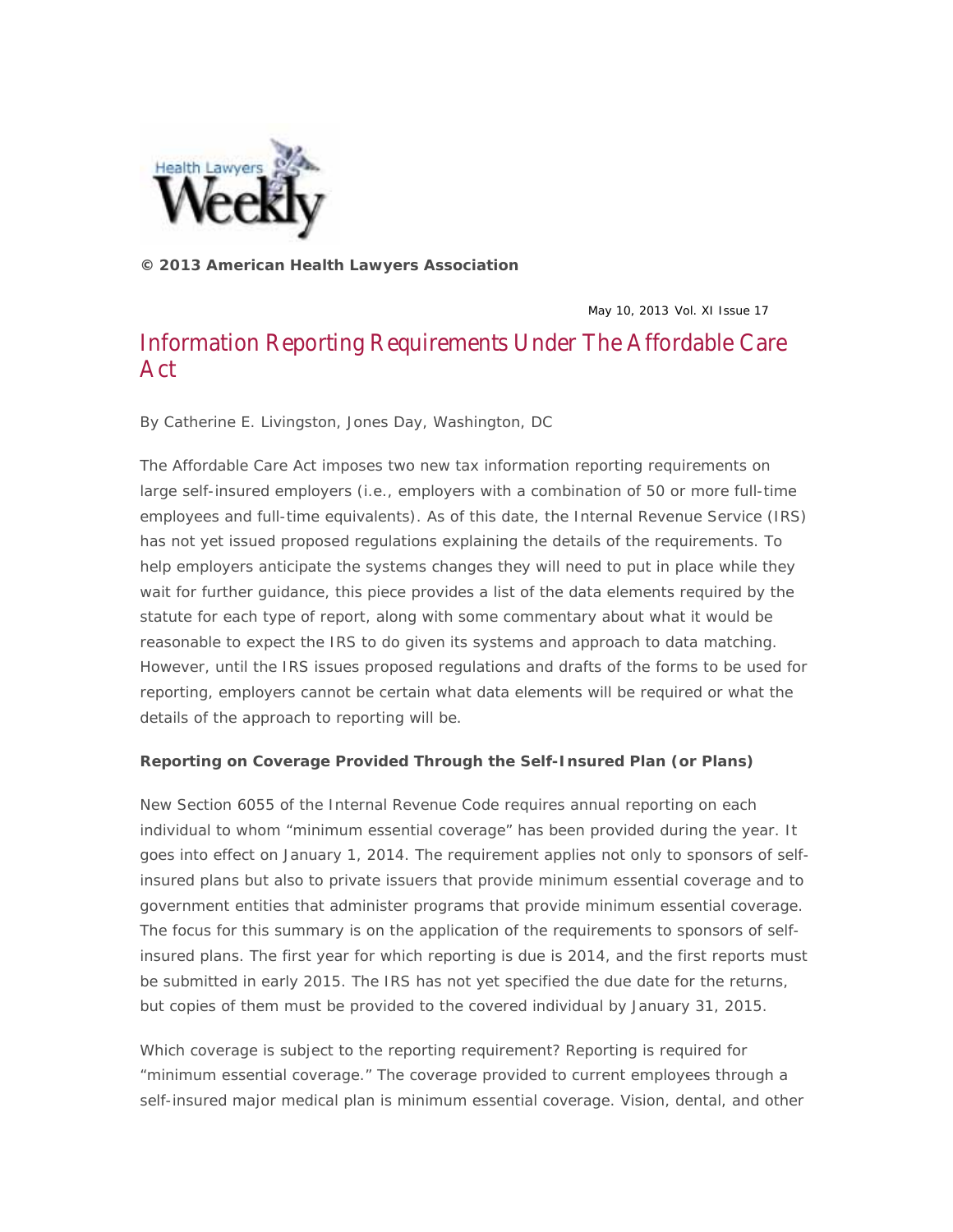similar coverage that constitutes "excepted benefits" is not minimum essential coverage. Current guidance implies that minimum essential coverage includes true coverage provided through a retiree-only plan and also retiree-only health reimbursement arrangements (HRAs) (though it would seem the more sensible answer from a policy perspective would be that retiree-only HRAs are not minimum essential coverage). Current guidance is unclear with respect to whether reporting would be required for integrated HRAs offered to current employees who are also offered coverage (though it would seem the sensible answer from a policy perspective would be that reporting would not be required for integrated HRAs because they, by themselves, should not be minimum essential coverage). COBRA coverage is minimum essential coverage.

*What data does the statute require to be reported?* Section 6055(b) describes the contents of the return:

- The name, address, and taxpayer identification number (TIN) of the primary insured and the name and TIN of each other individual obtaining coverage under the policy.
	- o For citizens and virtually all legal residents, a TIN is the Social Security Number. The statutory language implies that there will be one return for each family unit (rather than a separate return for each individual who is covered).
- The dates during which such individual was covered under minimal essential coverage during the calendar year.
	- o The requirement to have minimum essential coverage applies month by month, and the penalty for lacking coverage can apply month by month. The Service will ultimately need to know whether an individual was covered for each month. If there are multiple family members on a return, the Service would need to know about coverage for each separately, month by month, unless they provide a simplified option where all family members have identical information for all 12 months. Proposed regulations on the individual mandate have established that if an individual is covered for even one day during a month, that individual is treated as covered for the month. What will not be clear until there are regulations or a form on this reporting requirement is whether there will be a simplified way of reporting if the information is the same for all 12 months or whether there must be separate entries for each month, even if they are all identical.
- The statute also requires certain data elements where the coverage consists of health insurance (rather than a self-insured plan). These data elements would be relevant where an insurer is reporting on the individuals it covers, rather than the employer reporting on a self-insured plan.
- Finally, the statute requires reporting of "such other information as the Secretary may require."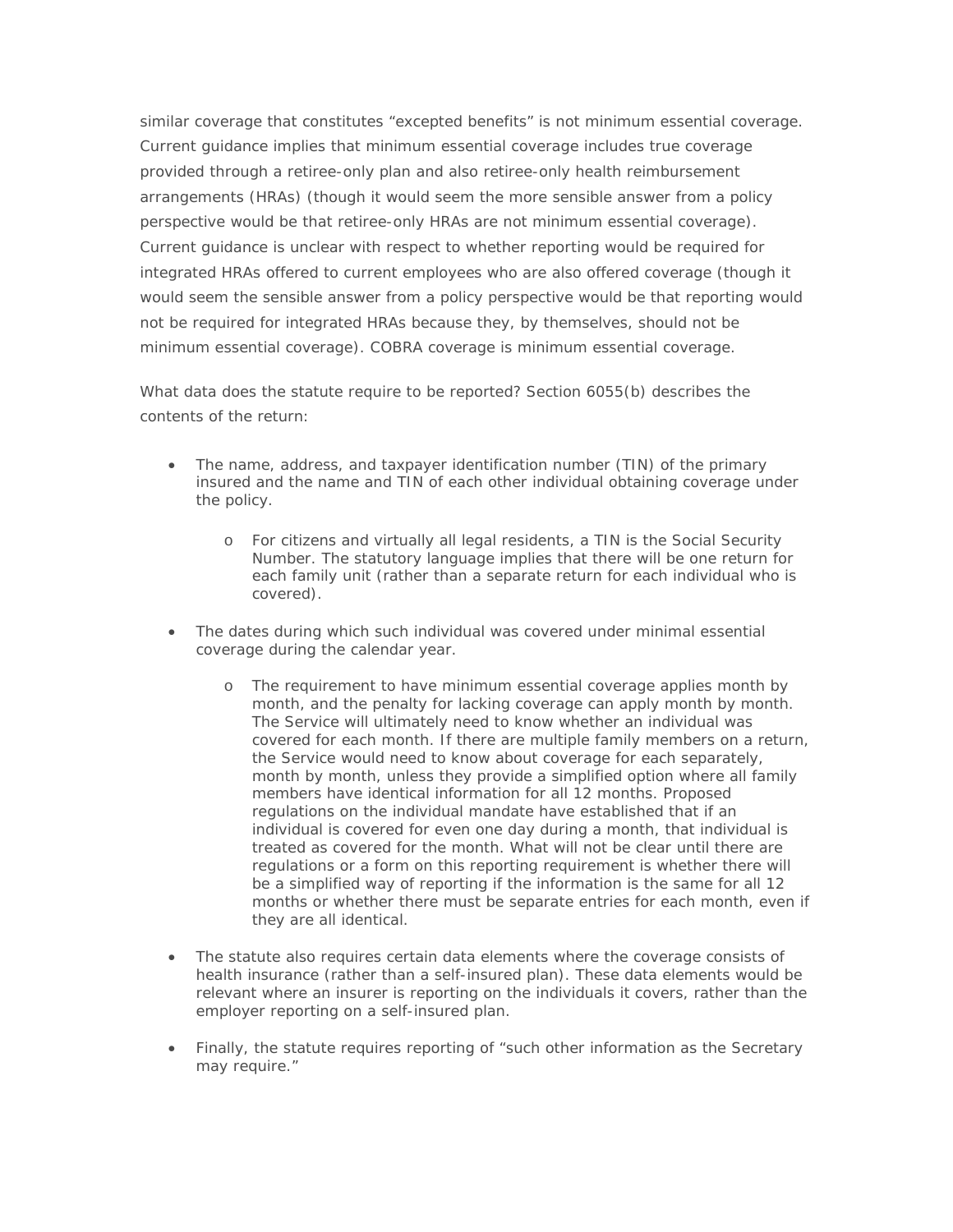o In general, the IRS only wants data that is useful to tax administration. Presumably, it will want the party that provides the coverage and is responsible for the reporting to be identified by name and employer identification number (EIN). There may be some question about which name and EIN to use where there are employees of multiple members of a controlled group covered through the same plan. There may be additional data elements that the IRS would want to help it administer the full constellation of 2014 Affordable Care Act tax provisions (i.e., the premium credit, the individual coverage requirement, and the employer mandate penalty).

The statute requires the employer sponsoring the self-insured plan to provide a copy of the return to the individuals whose information is reported on it. As the statutory expectation seems to be one return per household, it is reasonable to expect that there would be one copy sent to that household. For employee relations purposes, note that where a divorced parent is covering a child under the employer's plan, and the ex-spouse who is not the employer's employee claims the child as a dependent for tax purposes, the ex-spouse is going to want a copy of the return showing that the child has coverage. The tax law does not oblige the employer to provide a copy to the ex-spouse. Presumably, the two former spouses will have to work it out between them.

## **Reporting on Full-Time Employees**

This requirement also goes into effect on January 1, 2014. Thus, the first year for which reporting is due is 2014, and the first reports must be submitted in early 2015. The IRS has not yet specified the due date for the return, but copies of the returns must be provided to the full-time employees by January 31, 2015.

*Which entity is subject to the reporting requirement?* New Section 6056(a) requires annual reporting from every "applicable large employer" (employers with 50+ full-time employees or equivalents) to the IRS. The statute defines the aggregated controlled group as a single applicable large employer. However, the IRS identifies corporate entities separately by EIN and does not have identifiers for controlled groups. This reporting is required in order to help the IRS determine which employers owe the pay-orplay penalty, and if so, how much they owe. The proposed regulations on the pay-or-play penalty analyze each member of the controlled group separately for purposes of whether it owes a penalty, and if so, how much it owes. The IRS has said that the information reporting will track the approach to the penalty, with each separate entity in the controlled group required to report separately on its employees. The IRS has not said how to report where an employee works enough total hours for a controlled group to be a full-time employee but divides time between different members of the controlled group.

*What is the scope of each information return?* Reporting is required for each full-time employee. Because the statute requires the employer to provide a copy of the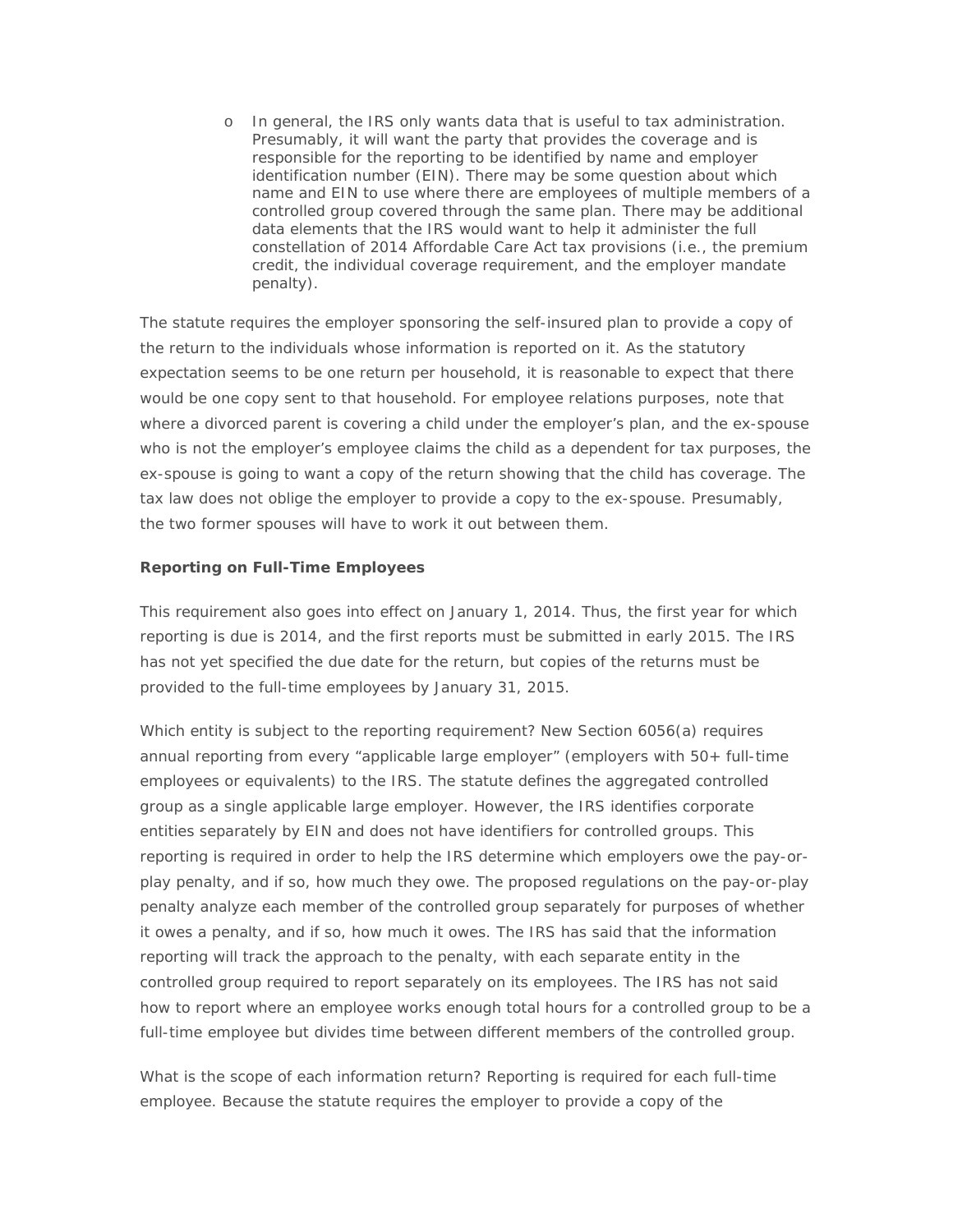information return to each full-time employee whose information is reported, and as each employee should get his own information and not that of any other employee, it also seems reasonable to expect that there will be a separate return for each full-time employee rather than a single master return with all the full-time employees listed. The set of information returns could then be submitted with a transmittal reflecting the total bundle, much like the Form W-3 that goes with the bundle of Forms W-2 when submitted.

*Who is a full-time employee?* The standard for who is a full-time employee is the same as for the pay-or-play penalty: a common-law employee working an average of 30 hours per week or 130 hours per month. As the standard measures for weeks or months, and as the employer penalty applies on a monthly basis, it is reasonable to expect the IRS to require the employer to report for any employee who was full-time for any month in the year.

Section 6056(b) describes the contents of the return.

- The name, date, and EIN of the employer.
- A certification of whether the employer offers the full-time employee (and his or her dependents) the opportunity to enroll in minimum essential coverage under an eligible employer-sponsored plan.
- And if it does so,
	- o The length of any waiting period with respect to such coverage.
	- o The months during the calendar year for which coverage was available.
	- o The monthly premium for the lowest cost option in each of the enrollment categories under the plan.
	- o Given that the test for affordability applies only to the employee contribution for the self-only premium, there should be no need to require reporting of premiums in any other "enrollment category" whatever that might be. If different categories of employees (e.g., hourly vs. salaried) are in different "enrollment categories" meaning they have different required contributions, that would be reflected in the data on the individual's return. That individual would not need data on categories to which he or she does not belong.
	- o The employer share of the total allowed costs of benefits provided under the plan.
	- o Whether the plan offered by the employer met the minimum value standard. The IRS will use this item and other information reported on these returns to police whether any of employees claim a tax credit to which they are not entitled.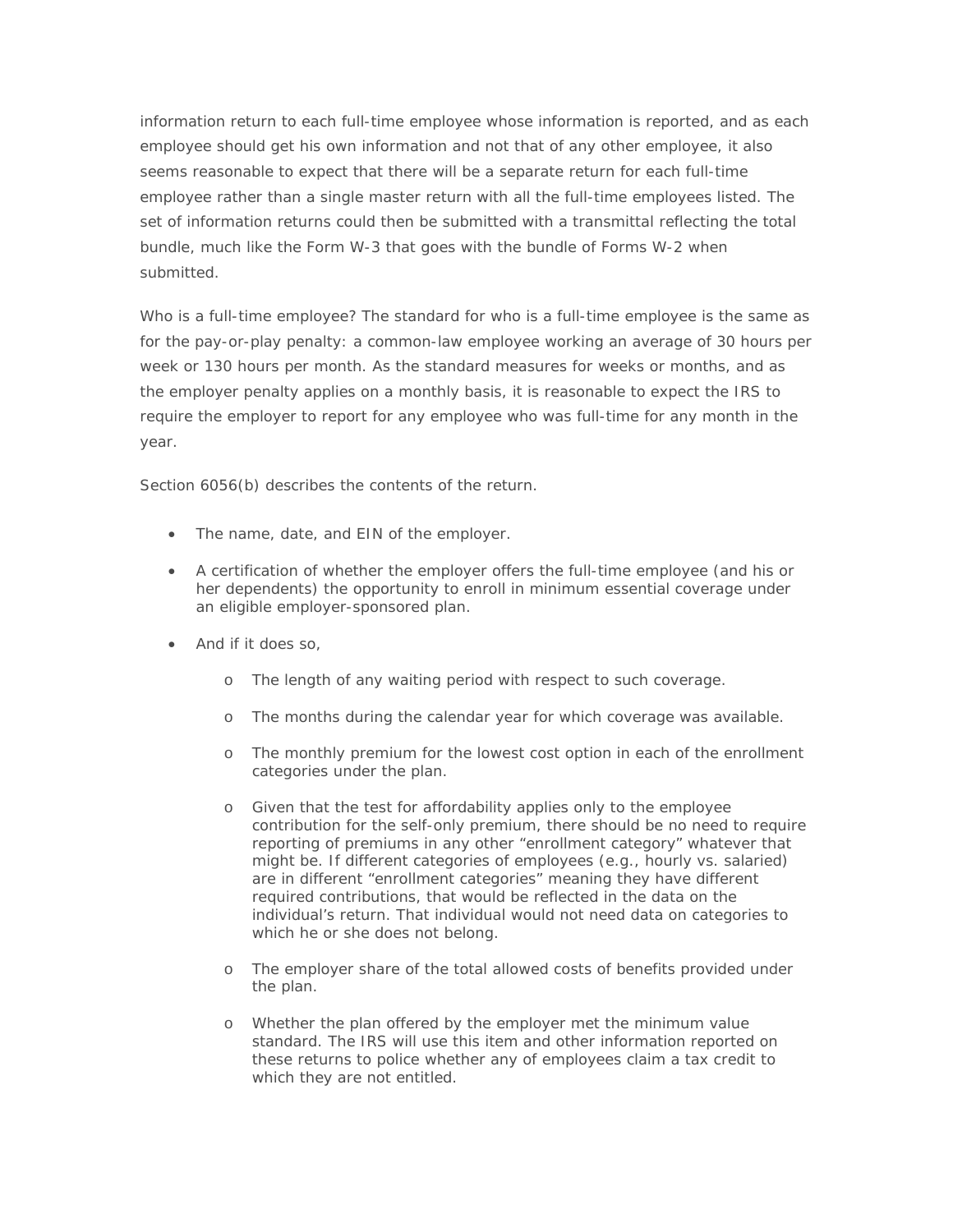- The number of full-time employees for each month during the calendar year.
- As this is data that applies at the employer level and is not relevant for each individual employee, it might go on a transmittal for the bundle and not on each individual employee's return.
- The name, address, and TIN of each full-time employee during the calendar year and the months during which such employee (and dependents) were covered under the eligible employer-sponsored plan.
	- o It is not clear why the employer would need to report on dependents. If the dependents are actually covered, that would be reflected in the reporting under Section 6055.
- Such other information as the Secretary may require.

Employers will note that the statute mixes together data at the aggregate employer level and data specific to the employee. If, as seems most likely, there is a separate return for each employee, then one would expect month by month reporting of each data element for the employee. For each month, was the employee (a) covered by the employer's plan; (b) offered coverage but declined or terminated; (c) in a waiting period for coverage to start; (d) full-time but not offered coverage; or (e) not full-time for that month (whether determined by actual hours or lookback/stability)? If coverage was offered, what was the employee contribution for the lowest cost self-only option? If coverage was offered, did it provide minimum value? There may be a transmittal for the full set of employee returns (similar to the transmittal that goes with a full set of W-2s or 1099s) that provides some of the aggregate information.

Again, nothing is fixed in place until the IRS proposes regulations and publishes a draft form. With the clock running, and the need to adjust systems to produce the reports, the information set forth above, drawn from the statute, is what is available for the time being.

The statute says that the IRS may combine the reporting required for applicable large employers with W-2 reporting or the reporting on coverage. It is hard to see how reporting could be combined in that fashion. The W-2 aggregates data on an annual basis and does not provide any reporting that differentiates by month. The reporting on who is covered will apply to an overlapping but not identical population as the reporting on who was offered coverage. Moreover, the amount of data needed for each report may make it hard to combine the reports.